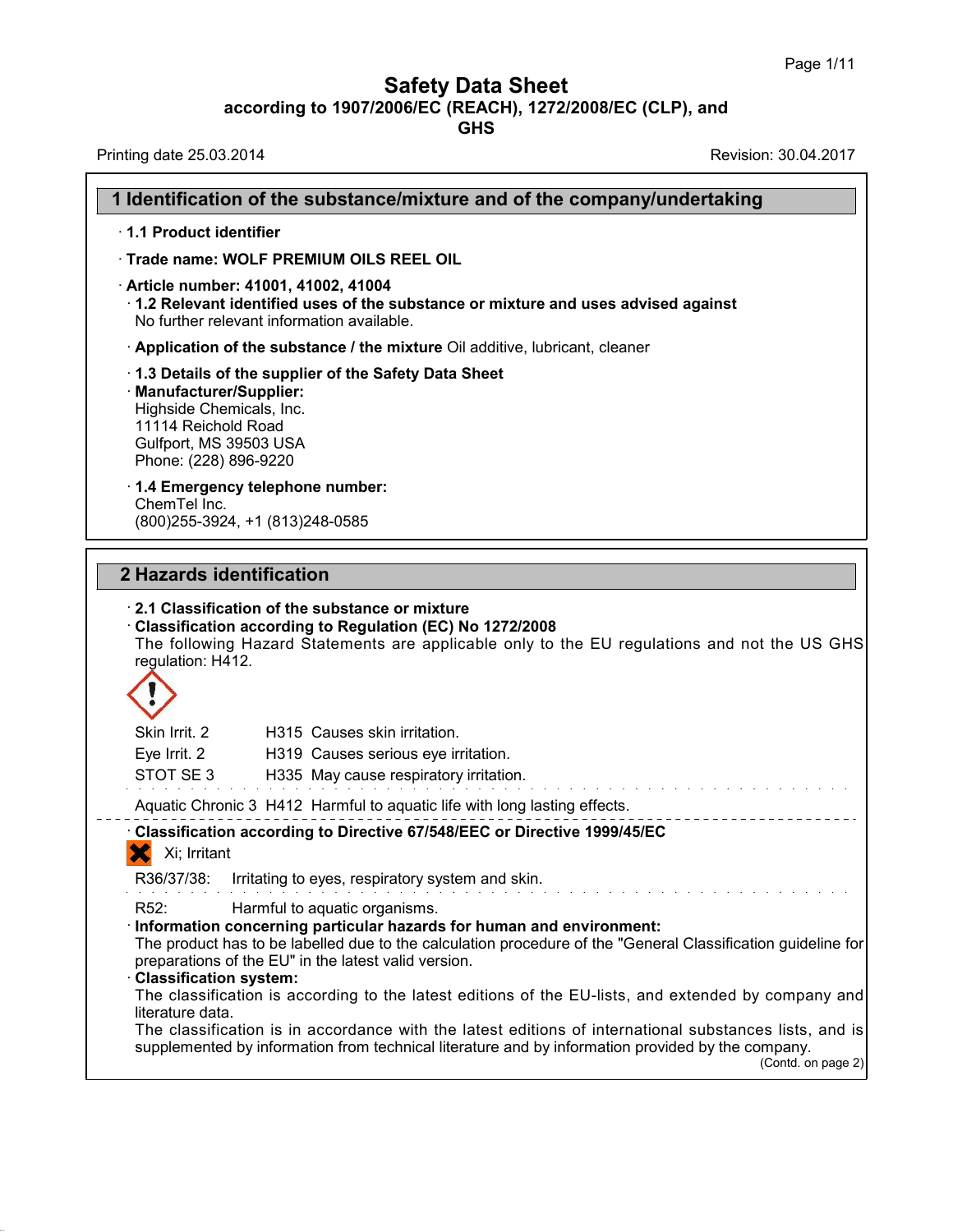# Safety Data Sheet<br><sub>006/EC (REACH), 1272/2008/EC (CLP),<br>GHS</sub> Page 2/11<br>**according to 1907/2006/EC (REACH), 1272/2008/EC (CLP), and<br>GHS<br>Revision: 30.04.2017<br>Revision: 30.04.2017 Safety Data Sheet**<br>
according to 1907/2006/EC (REACH), 1272/2008/EC (CLP), and<br>
Printing date 25.03.2014<br>
Revision: 30.04.2017<br>
Revision: 30.04.2017

**GHS**

38.0.16

## **Trade name: WOLF PREMIUM OILS REEL OIL**

 $\overline{(\text{Cond. of page 1})}$ **Example 12 Analytical State Concorder**<br>Cabelling according to Region<br>The following Hazard State **Example 1 and Solvetter PREMIUM OILS REEL OIL**<br> **E2.2 Label elements**<br> **Cabelling according to Regulation (EC) No 1272/2008**<br>
The following Hazard Statements are applicable only to the requlation: H412. 2.2 Label elements<br>
Labelling according to Regulation (EC) No 1272/2008<br>
The following Hazard Statements are applicable only to the EU regulations and not the US GHS<br>
regulation: H412.<br>
The product is classified and labell **2.2 Label elements**<br> **Cabelling according to Regulation (EC) No 1272/2008**<br>
The following Hazard Statements are applicable only to the EU regulation: H412.<br>
The product is classified and labelled according to the CLP reg The following to Regulation (EC) No 1272/2008<br>The following Hazard Statements are applicable only to the EU regulat<br>regulation: H412.<br>The product is classified and labelled according to the CLP regulation.<br>**· Hazard pictog** GHS07 **• Signal word Warning<br>• Signal word Warning<br>• Hazard statements<br>• The following Hazard Statem CHS07**<br> **Signal word Warning<br>
<b>Hazard statements**<br>
The following Hazard State<br>
requlation: H412. GHS07<br>Signal word Warning<br>Hazard statements<br>The following Hazard Statements are applicable only to the EU regulations and not the US GHS<br>regulation: H412.<br>H315 Causes skin irritation GHS07<br>**Signal word** Warning<br>**Hazard statements**<br>The following Hazard State<br>regulation: H412.<br>H315 Causes skin irritation.<br>H319 Causes serious eve irrita Signal word Warning<br>Hazard statements<br>The following Hazard Statements a<br>regulation: H412.<br>H315 Causes skin irritation.<br>H335 May cause respiratory irritation. **Signal word** Warning<br>**Hazard statements**<br>The following Hazard Statements are app<br>regulation: H412.<br>H315 Causes serious eye irritation.<br>H335 May cause respiratory irritation.<br>H412 Harmful to aquatic life with long lasting. **Hazard statements**<br>The following Hazard Statements are applic<br>regulation: H412.<br>H315 Causes skin irritation.<br>H319 Causes serious eye irritation.<br>H335 May cause respiratory irritation.<br>H412 Harmful to aquatic life with lon The following Hazard Statements are applicable only to th<br>regulation: H412.<br>H315 Causes skin irritation.<br>H319 Causes serious eye irritation.<br>H335 May cause respiratory irritation.<br>H412 Harmful to aquatic life with long las H315 Causes skin irritation.<br>
H319 Causes serious eye irritation.<br>
H335 May cause respiratory irritation.<br>
H412 Harmful to aquatic life with long lasting effects.<br> **Precautionary statements**<br>
P280 Wear protective gloves / H319 Causes serious eye irritation.<br>
H335 May cause respiratory irritation.<br>
H412 Harmful to aquatic life with long lasting effects.<br> **Precautionary statements**<br>
P260 Wear protective gloves / eye protection.<br>
P264 Wash tho H335 May cause respiratory irritation.<br>
H412 Harmful to aquatic life with long lasting effects.<br> **Precautionary statements**<br>
P260 Wear protective gloves / eye protection.<br>
P264 Wash thoroughly after handling.<br>
P261 Avoid b Partian Continue in the Matthew of Soan and water<br>
Payabota The Continue and the Wear protective gloves / eye protection.<br>
P264 Wash thoroughly after handling.<br>
P261 Avoid breathing mist/vapours/spray.<br>
P305+P351+P338 IF I tements<br>Wear protective gloves / eye protection.<br>Wash thoroughly after handling.<br>Avoid breathing mist/vapours/spray.<br>IF IN EYES: Rinse cautiously with water for several r<br>present and easy to do. Continue rinsing.<br>IF ON SKI P280 Wear protective gloves / eye protection.<br>
P264 Wash thoroughly after handling.<br>
P305+P351+P338 IF IN EYES: Rinse cautiously with water for several minutes. F<br>
present and easy to do. Continue rinsing.<br>
P302+P352 IF ON P264 Wash thoroughly after handling.<br>
P261 Avoid breathing mist/vapours/spray.<br>
P305+P351+P338 IF IN EYES: Rinse cautiously with water for several minutes. Remove contact lenses, if<br>
present and easy to do. Continue rinsin regulations. P303+P351+P338 IF IN E1<br>present<br>P302+P352 IF ON S<br>P501 Dispose<br>regulation:<br>**Hazard description:**<br>WHMIS-symbols:<br>D2B - Toxic material causin · **WHMIS-symbols:** P302+P352 IF ON SKIN: Wash with plenty of soap and<br>P501 Dispose of contents/container in accord<br>regulations.<br>**Hazard description:**<br>WHMIS-symbols:<br>D2B - Toxic material causing other toxic effects D2B - Toxic material causing other toxic efference of the Material Causing other toxic efference of the Material Street of Texas (scale 0 - 4)  $\left| \frac{1}{1} \right\rangle$  Reactivi Health =  $1$ <br>Fire =  $1$ **igs (scale 0 - 4)**<br>Health = 1<br>Fire = 1<br>Reactivity = 1 **ngs (scale 0 - 4)**<br>Health = 1<br>Fire = 1<br>Reactivity = 1 ngs (scale 0 - 4)<br>Health = 1<br>Fire = 1<br>Reactivity = 1<br>ngs (scale 0 - 4) Health = 1<br>
Fire = 1<br>
Reactivity = 1<br>
HMIS-ratings (scale 0 - 4)<br>
HEALTH 1 Health = 1 **HEALTH** 1 Hea FIRE REACTIVITY  $1$  Reactivity = 1  $1$  Fire = 1 Fire = 1<br>
Reactivity = 1<br> **ings (scale 0 - 4)**<br> **1**<br>
Fire = 1<br> **1**<br>
Reactivity = 1 teactivity = 1<br>**Is (scale 0 - 4)**<br>Health = 1<br>Fire = 1<br>Reactivity = 1 **s (scale 0 - 4)**<br>Health = 1<br>Fire = 1<br>Reactivity = 1 (Contd. on page 3)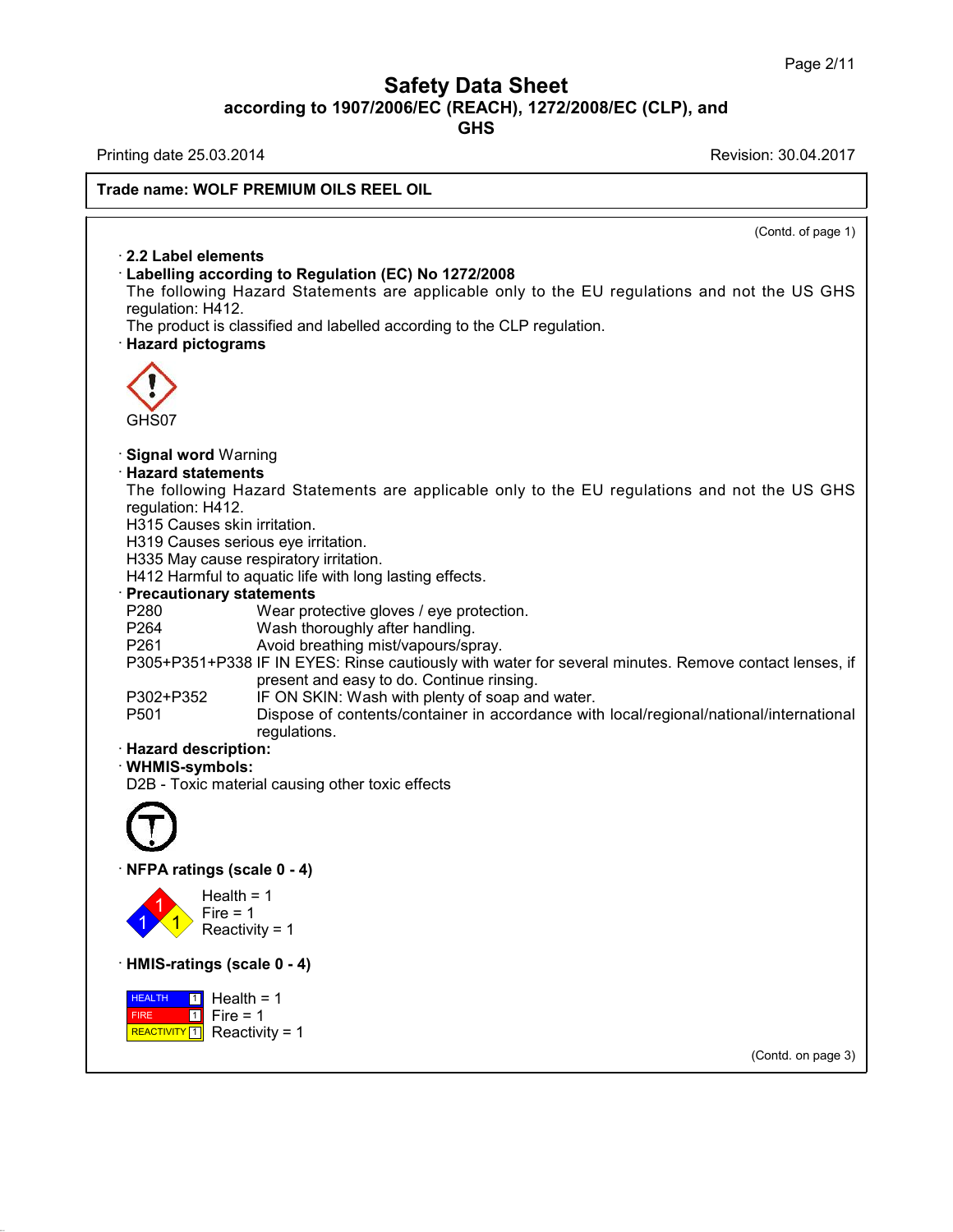## Safety Data Sheet<br><sub>006/EC (REACH), 1272/2008/EC (CLP),<br>GHS</sub> Page 3/11<br> **according to 1907/2006/EC (REACH), 1272/2008/EC (CLP), and<br>
GHS<br>
Printing date 25.03.2014<br>
Revision: 30.04.2017 GHS Safety Data Sheet**<br>according to 1907/2006/EC (REACH), 1272/2008/EC (CLP), and<br>Printing date 25.03.2014<br>Revision: 30.04.2017<br>Frade name: WOLE PREMILIM OU S REEL OU

**Trade name: WOLF PREMIUM OILS REEL OIL**

(Contd. of page 2)

## **Example 12 A WOLF PREMIUM OILS REEL OIL**<br>
• HMIS Long Term Health Hazard Substances<br>
None of the ingredients is listed. None: WOLF PREMIUM OILS REEL OIL<br>
→ HMIS Long Term Health Hazard Substance<br>
None of the ingredients is listed.<br>
→ 2.3 Other hazards<br>
→ Results of PBT and vPvB assessment<br>
→ PBT: Not applicable. **EXAMIS Long Term Health Hazard Substances**<br>None of the ingredients is listed.<br>**2.3 Other hazards<br>Results of PBT and vPvB assessment**<br>PBT: Not applicable.<br>PRT: Not applicable. • **HMIS Long Term Health Haz**<br>None of the ingredients is liste<br>• **2.3 Other hazards**<br>• **Results of PBT and vPvB as**<br>• **PBT**: Not applicable.<br>• **vPvB**: Not applicable.

# **2.3 Chief Hazards<br>
Results of PBT and vPvB assessment<br>
PBT: Not applicable.<br>
3 Composition/information on ingredients<br>
3.2 Mixtures · vPvB:** Not applicable.<br>3 Composition/information on ingredients<br>3.2 Mixtures

| Dangerous components:<br>CAS: 64722-56-9<br>50-100%<br>Highly Refined Heavy Mineral Base Oils<br>$\mathsf{\times}$ Xi R38<br>___________________________<br>$\circ$ Skin Irrit. 2, $\overline{H}3\overline{1}5$<br>Alkenes C12-24 Chloro<br>10-25%<br>X Xi R36/37/38<br>Skin Irrit. 2, H315; Eye Irrit. 2, H319; STOT SE 3, H335<br>CAS: 8013-07-8<br><b>Epoxidized Stabilizer</b><br>$2,5-10%$<br>EINECS: 232-391-0 $\frac{1}{2}$ N R51/53<br>Aquatic Chronic 2, H411<br>· Additional information: For the wording of the listed risk phrases refer to section 16. | $\cdot$ 3.2 Mixtures | Description: Mixture of substances listed below with nonhazardous additions. |  |
|---------------------------------------------------------------------------------------------------------------------------------------------------------------------------------------------------------------------------------------------------------------------------------------------------------------------------------------------------------------------------------------------------------------------------------------------------------------------------------------------------------------------------------------------------------------------|----------------------|------------------------------------------------------------------------------|--|
|                                                                                                                                                                                                                                                                                                                                                                                                                                                                                                                                                                     |                      |                                                                              |  |
|                                                                                                                                                                                                                                                                                                                                                                                                                                                                                                                                                                     |                      |                                                                              |  |
|                                                                                                                                                                                                                                                                                                                                                                                                                                                                                                                                                                     |                      |                                                                              |  |
|                                                                                                                                                                                                                                                                                                                                                                                                                                                                                                                                                                     |                      |                                                                              |  |
|                                                                                                                                                                                                                                                                                                                                                                                                                                                                                                                                                                     |                      |                                                                              |  |

# • **Additional Information:** For the wording of the<br> **4.1 Description of first aid measures**<br>
• **4.1 Description of first aid measures**<br>
• **General information:**<br>
Immediately remove any clothing soiled by the p

**First aid measures**<br> **4.1 Description of first aid**<br> **General information:**<br>
Immediately remove any clo<br>
Take affected persons out in First aid measures<br>4.1 Description of first aid measures<br>General information:<br>Immediately remove any clothing soiled by the product.<br>Take affected persons out into the fresh air.<br>After inhalation: **First aid measures**<br> **A.1 Description of first aid measures**<br> **Ceneral information:**<br>
Immediately remove any clothing soiled by the product.<br>
Take affected persons out into the fresh air.<br> **After inhalation:**<br>
Supply fres 4.1 Description of first aid measures<br>General information:<br>Immediately remove any clothing soiled by the product.<br>Take affected persons out into the fresh air.<br>After inhalation:<br>Supply fresh air; consult doctor in case of **In case of unconsciousness place by the product.**<br>
Take affected persons out into the fresh air.<br> **After inhalation:**<br>
Supply fresh air; consult doctor in case of complaints.<br>
In case of unconsciousness place patient stab

Take affected persons out into the fresh air.<br> **After inhalation:**<br>
Supply fresh air; consult doctor in case of complaints.<br>
In case of unconsciousness place patient stably in side position for the<br> **After skin contact:**<br> If Supply fresh air; consult doctor in case of complaints.<br>In case of unconsciousness place patient stably in side<br> **After skin contact:**<br>
Immediately wash with water and soap and rinse thoror<br>
If skin irritation continues

In case of unconsciousness place patient stably in sidentler skin contact:<br>
Immediately wash with water and soap and rinse tholor<br>
If skin irritation continues, consult a doctor.<br> **After eye contact:**<br>
Remove contact lense Refler skin contact:<br>
Immediately wash with water and soap and rinse thoroughly.<br>
If skin irritation continues, consult a doctor.<br> **After eye contact:**<br>
Remove contact lenses if worn, if possible.<br>
Rinse opened eye for sev If skin irritation continues, consult a doctor.<br>
After eye contact:<br>
Remove contact lenses if worn, if possible.<br>
Rinse opened eye for several minutes under running water. If symptoms persist, consult a doctor.<br>
After swal Or After eye contact:<br>
Rimove contact lenses if worn, if possible.<br>
Rinse opened eye for several minutes under running water. If symptoms persist, c<br> **After swallowing:**<br>
Rinse out mouth and then drink plenty of water.<br>
Do

Coughing

Acne

38.0.16

(Contd. on page 4)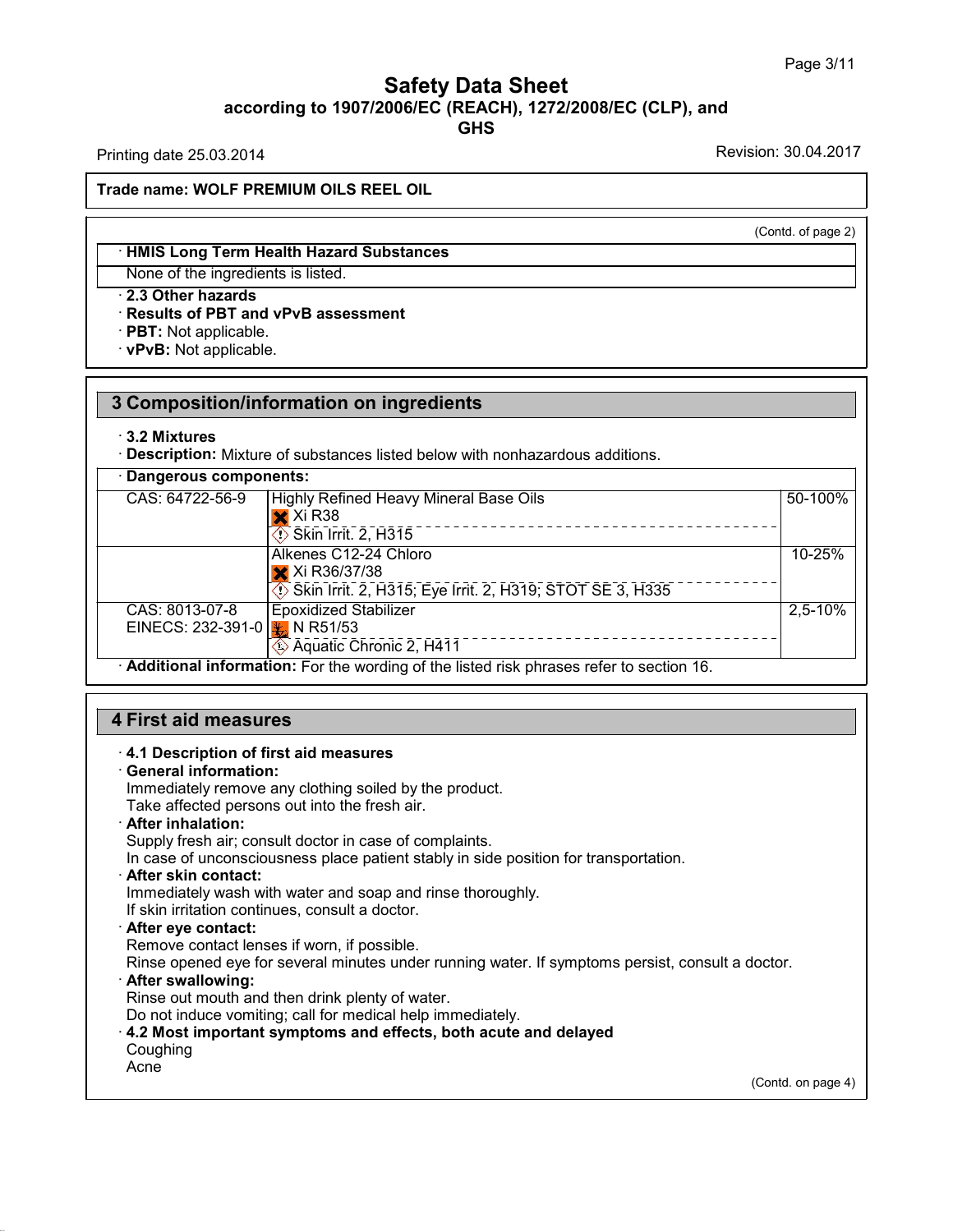# **Safety Data Sheet**<br> **according to 1907/2006/EC (REACH), 1272/2008/EC (CLP), and**<br> **GHS GHS Safety Data Sheet**<br>
according to 1907/2006/EC (REACH), 1272/2008/EC (CLP), and<br>
Printing date 25.03.2014<br>
Revision: 30.04.2017<br>
Revision: 30.04.2017

## **Trade name: WOLF PREMIUM OILS REEL OIL**

 $\overline{(\text{Cond. of page 3})}$ 

| Nausea<br>Cramp<br><b>Disorientation</b><br>· Hazards<br>Danger of impaired breathing.<br>Danger of convulsion.<br>Condition may deteriorate with alcohol consumption.<br>$\cdot$ 4.3 Indication of any immediate medical attention and special treatment needed<br>Medical supervision for at least 48 hours.<br>In cases of irritation to the lungs, initial treatment with cortical steroid inhalants.<br>If necessary oxygen respiration treatment.                                                                                                                                                                                                           | (Contd. of page |
|-------------------------------------------------------------------------------------------------------------------------------------------------------------------------------------------------------------------------------------------------------------------------------------------------------------------------------------------------------------------------------------------------------------------------------------------------------------------------------------------------------------------------------------------------------------------------------------------------------------------------------------------------------------------|-----------------|
|                                                                                                                                                                                                                                                                                                                                                                                                                                                                                                                                                                                                                                                                   |                 |
| <b>5 Firefighting measures</b>                                                                                                                                                                                                                                                                                                                                                                                                                                                                                                                                                                                                                                    |                 |
| ⋅ 5.1 Extinguishing media<br>· Suitable extinguishing agents:<br>Water haze or fog<br>Alcohol resistant foam<br>Foam<br>Fire-extinguishing powder<br>Gaseous extinguishing agents<br>Carbon dioxide<br>· For safety reasons unsuitable extinguishing agents:<br>Water with full jet<br>Water spray<br>5.2 Special hazards arising from the substance or mixture<br>During heating or in case of fire poisonous gases are produced.<br>· 5.3 Advice for firefighters<br>· Protective equipment:<br>Wear self-contained respiratory protective device.<br>Wear fully protective suit.<br>Additional information Cool endangered receptacles with water fog or haze. |                 |

- 
- 

38.0.16

Frotective equipment:<br>
Wear self-contained respiratory protective device<br>
Wear fully protective suit.<br> **Additional information** Cool endangered recept<br> **6 Accidental release measures**<br>
6.1 Personal precautions, protective • **Additional Information** Cool endangered receptacies with water fog or haze.<br> **• Accidental release measures**<br>
• **6.1 Personal precautions, protective equipment and emergency procedures**<br>
Wear protective equipment. Keep **Accidental release measures<br>6.1 Personal precautions, protective equipment and emergency proce**<br>Wear protective equipment. Keep unprotected persons away.<br>Ensure adequate ventilation<br>Particular danger of slipping on leaked 6 Accidental release measures<br>
6.1 Personal precautions, protective equipment and emer<br>
Wear protective equipment. Keep unprotected persons away.<br>
Ensure adequate ventilation<br>
Particular danger of slipping on leaked/spille **Example 19 Accidental release measures**<br> **EXECT: CAT Personal precautions, protective equipment and emerger**<br>
Wear protective equipment. Keep unprotected persons away.<br>
Ensure adequate ventilation<br>
Particular danger of Particular danger of slipping on leaked/spilled product.<br>6.2 Environmental precautions:<br>Do not allow to enter sewers/ surface or ground water. Inform respective authorities in case of seepage into water course or sewage system.<br>Prevent from spreading (e.g. by damming-in or oil barriers).<br>Do not allow to penetrate the ground/soil. Ensure adequate ventilation<br>Particular danger of slipping on leaked/spilled product.<br>6.2 Environmental precautions:<br>Do not allow to enter sewers/ surface or ground water.<br>Inform respective authorities in case of seepage in Particular danger of slipping on leaked/spilled product.<br> **6.2 Environmental precautions:**<br>
Do not allow to enter sewers/ surface or ground water.<br>
Inform respective authorities in case of seepage into water course or sewa Do not allow to enter sewers/ surface or ground water.<br>Inform respective authorities in case of seepage into water course or sewage system.<br>Prevent from spreading (e.g. by damming-in or oil barriers).<br>Do not allow to penet Inform respective authorities in case<br>Prevent from spreading (e.g. by dam<br>Do not allow to penetrate the ground.<br>**6.3 Methods and material for conta**<br>Absorb with liquid-binding material (s<br>Ensure adequate ventilation.  $(t)$ .<br>(Contd. on page 5)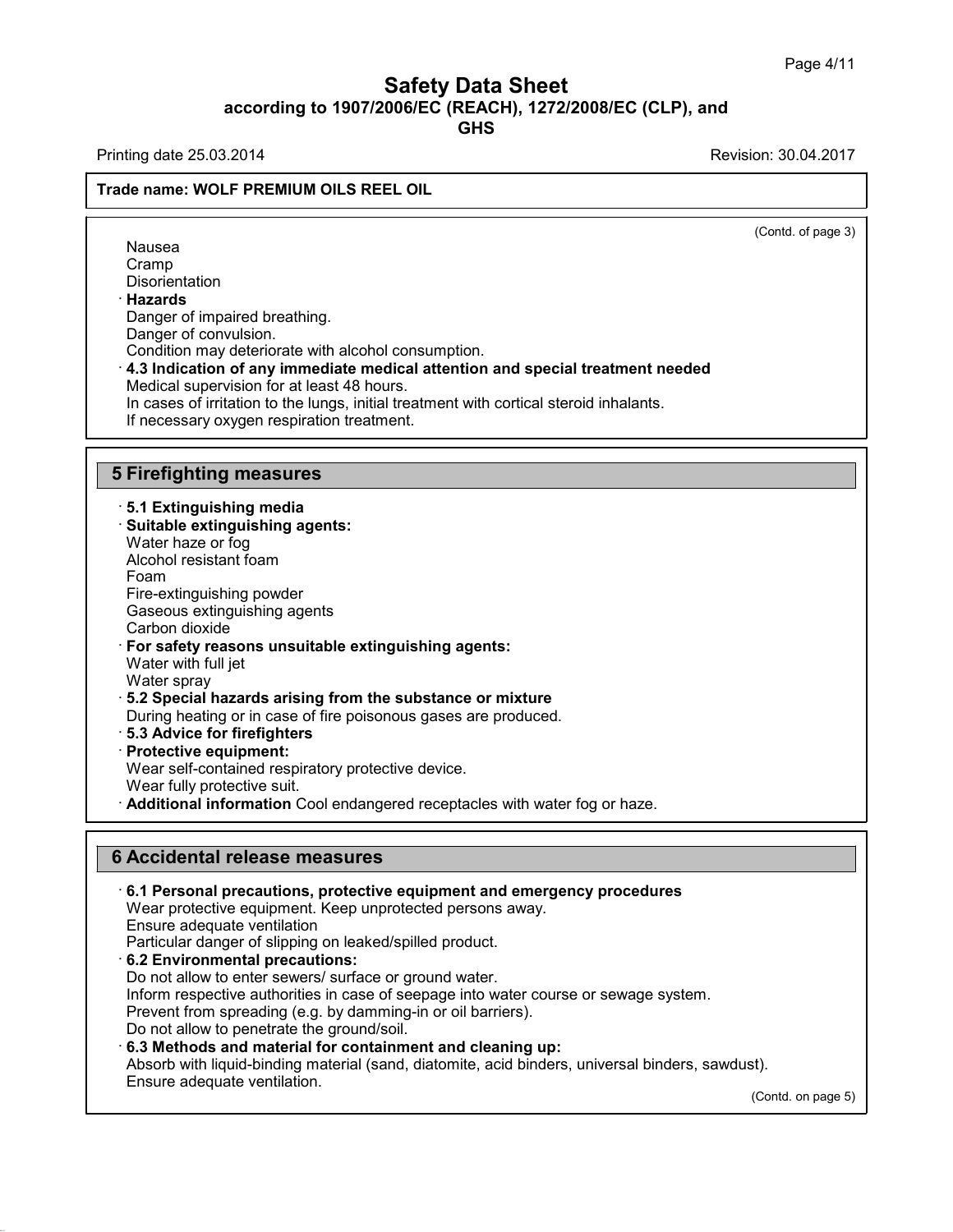# Safety Data Sheet<br><sub>006/EC (REACH), 1272/2008/EC (CLP),<br>GHS</sub> Page 5/11<br>**according to 1907/2006/EC (REACH), 1272/2008/EC (CLP), and<br>GHS<br>Revision: 30.04.2017<br>Revision: 30.04.2017 Safety Data Sheet**<br>
according to 1907/2006/EC (REACH), 1272/2008/EC (CLP), and<br>
Printing date 25.03.2014<br>
Revision: 30.04.2017<br>
Revision: 30.04.2017

**GHS**

 $\overline{(\text{Cond. of page 4})}$ 

## **Trade name: WOLF PREMIUM OILS REEL OIL**

Remove from the water surface (e.g. skim or suck off).<br>Remove from the water surface (e.g. skim or suck off).<br>• **6.4 Reference to other sections**<br>See Section 7 for information on safe handling.<br>See Section 8 for informatio Fremove from the water surface (e.g. skim or suck off).<br>
See Section 7 for information on safe handling.<br>
See Section 7 for information on safe handling.<br>
See Section 8 for information on personal protection equines Remove from the water surface (e.g. skim or so<br>
6.4 Reference to other sections<br>
See Section 7 for information on safe handling.<br>
See Section 8 for information on personal prote<br>
See Section 13 for disposal information.

**6.4 Reference to other sections**<br>See Section 7 for information on safe handling.<br>See Section 8 for information on personal protection equipment.<br>See Section 13 for disposal information.

**6.4 Reference to other sections**<br>
See Section 7 for information on safe has<br>
See Section 8 for information on personal<br>
See Section 13 for disposal information.<br> **7 Handling and storage**<br> **7.1 Precautions for safe handlin** 

See Section 13 for disposal information.<br> **7.1 Precautions for safe handling**<br> **7.1 Precautions for safe handling**<br>
Ensure good ventilation/exhaustion at the wor<br>
Prevent formation of aerosols. **Handling and storage<br>T.1 Precautions for safe handling<br>Ensure good ventilation/exhaustion at the workplace.<br>Prevent formation of aerosols.<br>Avoid the formation of oil haze. Handling and storage**<br> **7.1 Precautions for safe handling**<br>
Ensure good ventilation/exhaustion at th<br>
Prevent formation of aerosols.<br>
Avoid the formation of oil haze.<br>
Information about fire - and explosion

**Provided the formation of oil haze.**<br> **Provent formation of aerosols.**<br> **Prevent formation of aerosols.**<br> **Avoid the formation of oil haze.**<br> **Provent formation about fire - and explosion protection:** No special measures

- 
- · **Storage:** Avoid the formation of oil haze.<br> **Consider information about fire - and explosion protection:** No special m<br> **Requirements to be met by storerooms and receptacles:**<br> **Requirements to be met by storerooms and receptacles:**

Information about fire - and explosion prot<br>7.2 Conditions for safe storage, including<br>Storage:<br>Requirements to be met by storerooms an<br>Protect from humidity and water.<br>Avoid storage near extreme heat, ignition sou T.2 Conditions for safe storage, including any incompatibilities<br>Storage:<br>Requirements to be met by storerooms and receptacles:<br>Protect from humidity and water.<br>Avoid storage near extreme heat, ignition sources or open fla T.2 Conditions for safe storage, including any incompatibilities<br>
Storage:<br>
Protect from humidity and water.<br>
Protect from humidity and water.<br>
Avoid storage near extreme heat, ignition sources or open flame.<br>
Unsuitable m Requirements to be met by storerooms an<br>Protect from humidity and water.<br>Avoid storage near extreme heat, ignition sou<br>Unsuitable material for receptacle: aluminium<br>Information about storage in one common<br>Store away from o Protect from humidity and water.<br>Avoid storage near extreme heat, ig<br>Unsuitable material for receptacle: a<br>**Information about storage in one**<br>Store away from oxidizing agents.<br>Store away from foodstuffs.<br>Do not store toget Avoid storage near extreme heat, ignition sources or ope<br>Unsuitable material for receptacle: aluminium.<br> **Information about storage in one common storage f**<br>
Store away from oxidizing agents.<br>
Store away from foodstuffs.<br>

- 
- 
- 

- 
- 

Information about storage in one common storage facility:<br>
Store away from oxidizing agents.<br>
Store away from foodstuffs.<br>
Do not store together with acids.<br>
Further information about storage conditions:<br>
Keep container ti Store away from oxidizing agents.<br>
Store away from foodstuffs.<br>
Do not store together with acids.<br> **Further information about storage conditions:**<br>
Keep container tightly sealed.<br>
Protect from humidity and water.<br> **7.3 Spe** Further information about storage conditions:<br>
Keep container tightly sealed.<br>
Protect from humidity and water.<br> **8 Exposure controls/personal protection**<br> **8 Exposure controls/personal protection**<br> **Additional information** 

· **Additional information about design of technical facilities:** No further data; see item 7. · **8.1 Control parameters**

**Exposure controls/personal protection**<br>
• **Additional information about design of technical facilities:** No further data; se<br>
• **8.1 Control parameters**<br>
• **Ingredients with limit values that require monitoring at the wor** The product does not contain any relevant quantities: No further data; see item 7.<br>
S.1 Control parameters<br>
Ingredients with limit values that require monitoring at the workplace:<br>
The product does not contain any relevant Followial information about design of technical facilities: No further data; see item 7.<br> **8.1 Control parameters**<br>
Fingredients with limit values that require monitoring at the workplace:<br>
The product does not contain an

- 
- 
- **DNELs** No further relevant information a<br>• **PNECs** No further relevant information a<br>• **Additional information:** The lists valid c<br>• **8.2 Exposure controls**<br>• **Personal protective equipment:**<br>• **General protective and h** • **PNECs** No further relevant information available.<br>• **Additional information:** The lists valid during the ma<br>• 8.2 **Exposure controls**<br>• **Personal protective equipment:**<br>• **General protective and hygienic measures:**<br>• Cl Additional information: The lists valid during the making were used as<br>
8.2 Exposure controls<br>
Personal protective equipment:<br>
General protective and hygienic measures:<br>
Clean skin thoroughly immediately after handling the
- 

38.0.16

- 
- 

The usual protective equipment:<br> **S.2 Exposure controls**<br> **Personal protective equipment:**<br> **General protective and hygienic measures:**<br>
Clean skin thoroughly immediately after handling the product.<br>
The usual precautionar 8.2 Exposure controls<br>Personal protective equipment:<br>General protective and hygienic measures:<br>Clean skin thoroughly immediately after handling the product.<br>The usual precautionary measures are to be adhered to when<br>Keep a **Personal protective equipment:**<br> **General protective and hygienic measures:**<br>
Clean skin thoroughly immediately after handling the product.<br>
The usual precautionary measures are to be adhered to when handl<br>
Keep away from

(Contd. on page 6)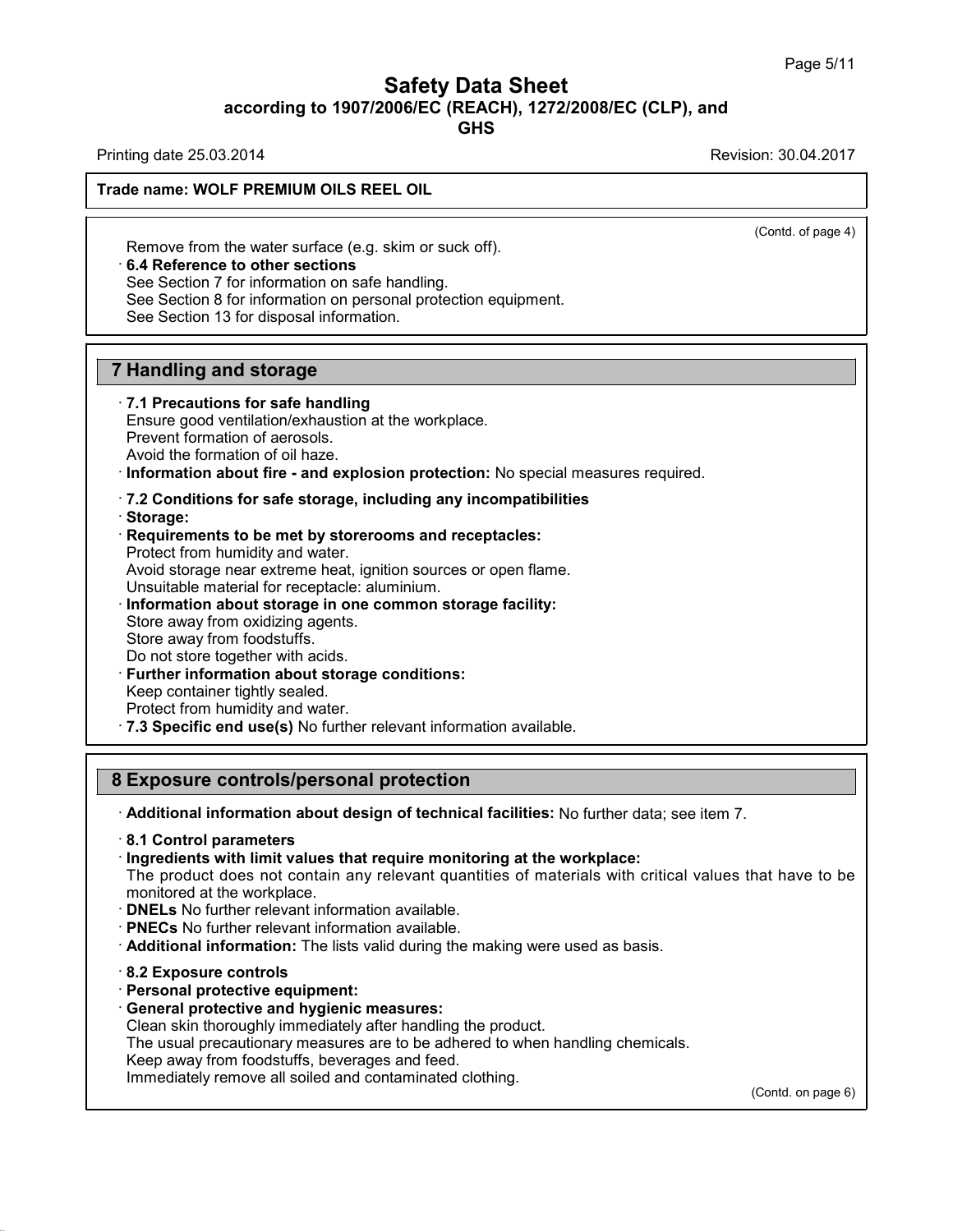# Safety Data Sheet<br><sub>006/EC (REACH), 1272/2008/EC (CLP),<br>GHS</sub> Page 6/11<br>**according to 1907/2006/EC (REACH), 1272/2008/EC (CLP), and<br>GHS<br>Revision: 30.04.2017<br>Revision: 30.04.2017**

**GHS**

38.0.16

## **Safety Data Sheet**<br>
according to 1907/2006/EC (REACH), 1272/2008/EC (CLP), and<br>
Printing date 25.03.2014<br>
Revision: 30.04.2017<br>
Revision: 30.04.2017 **Trade name: WOLF PREMIUM OILS REEL OIL**  $\overline{(\text{Cond. of page 5})}$ Ing date 23.03.2014<br>
Me name: WOLF PREMIUM OILS REEL OIL<br>
Wash hands before breaks and at the end of work.<br>
Do not inhale gases / fumes / aerosols.<br>
Avoid contact with the eves and skin. Wash hands before breaks and at the end of work.<br>Do not inhale gases / fumes / aerosols.<br>Avoid contact with the eyes and skin.<br>Respiratory protection: Wash hands before breaks and at the end of work.<br>Do not inhale gases / fumes / aerosols.<br>Avoid contact with the eyes and skin.<br>**· Respiratory protection:**<br>Use suitable respiratory protective device when aer<br>Use suitable re Wash hands before breaks and at the end of work.<br>Do not inhale gases / fumes / aerosols.<br>Avoid contact with the eyes and skin.<br>**Respiratory protection:**<br>Use suitable respiratory protective device when aerosol or mist is fo Use suitable respiratory protective device when aerosol or mist is formed.<br>Use suitable respiratory protective device in case of insufficient ventilation.<br>NIOSH or EN approved organic vapor respirator equipped with a dust/ Do not inhale gases / fumes / aerosols.<br>
Avoid contact with the eyes and skin.<br> **Respiratory protection:**<br>
Use suitable respiratory protective device when aerosol or mist is formed.<br>
Use suitable respiratory protective dev Solid Tespiratory protective developeration protective developeration of hands:<br>Protective gloves Protection of hands:<br>The glove material has to be impermeable and resistant to the product/ the substance/ the preparation.<br>Selection of the glove material on consideration of the penetration times, rates of diffusion and Figure 2013<br>Selection of the glove material has to be impermeable and resistant to the product/ the substance/ the preparation.<br>Selection of the glove material on consideration of the penetration times, rates of diffusion degradation.<br>**Material of gloves** The glove material has to be in<br>Selection of the glove materi<br>degradation.<br>**Material of gloves**<br>The selection of the suitable g<br>quality and varies from man The glove material has to be impermeable and resistant to the product/ the substance/ the preparation.<br>Selection of the glove material on consideration of the penetration times, rates of diffusion and the degradation.<br>**Mat** The glove material has to be impermeable and resistant to the product/ the substance/ the preparation.<br>Selection of the glove material on consideration of the penetration times, rates of diffusion and the degradation.<br>**Mat** Selection of the glove material on consideration of the penetration times, rates of diffusion and the<br>degradation.<br>**Material of gloves**<br>The selection of the suitable gloves does not only depend on the material, but also on degradation.<br> **Material of gloves**<br>
The selection of the suitable gloves does not<br>
quality and varies from manufacturer to material<br>
substances, the resistance of the glove material<br> **Conservedity**<br> **Penetration time of gl** The selection of the suitable gloves does not only depend on the material, but also on further marks of<br>quality and varies from manufacturer to manufacturer. As the product is a preparation of several<br>substances, the resis substances, the resistance of the glove material can not be calculated in advance and has therefore to be checked prior to the application.<br> **Penetration time of glove material**<br>
The exact break through time has to be foun · Penetration time of glove material The exact break through time has to be found out by the manufacturer of the protective gloves and has to<br>be observed.<br>
For the permanent contact gloves made of the following materials are suitable:<br>
Neoprene gloves<br>
Fluoro For the permanent contact gloves made of the following materials are suitable: For the permanent com<br>
Neoprene gloves<br>
Fluorocarbon rubber (V<br> **Not suitable are glove**<br> **Eye protection:** b giveon rubber (Viton)<br>able are gloves made of<br>tection:<br>Safety glasses **Example 15 September 10 State of September 2015**<br> **Body protection:** Oil resistant protective clothing<br> **Example 2015**<br> **Example 2015**<br>
No further relevant information available. **Example 3**<br> **Example 3**<br> **Example 3**<br> **Example 3**<br> **Limitation and supervision of exposure into the environment<br>
No further relevant information available.<br>
<b>Risk management measures** Safety glasses<br>
• **Body protection:** Oil resistant protective clothing<br>
• **Limitation and supervision of exposure into th**<br>
• **Risk management measures**<br>
• See Section 7 for additional information.<br>
• No further relevant i Body protection: Oil resistant protective clothi<br>Limitation and supervision of exposure into<br>No further relevant information available.<br>Risk management measures<br>See Section 7 for additional information.<br>No further relevant Body protection: Oil resistant protective clothing<br>Limitation and supervision of exposure into th<br>No further relevant information available.<br>Risk management measures<br>See Section 7 for additional information.<br>No further rel No luttiler relevant information available.<br> **Prince See Section 7 for additional information.**<br>
No further relevant information available.<br> **9 Physical and chemical properties**<br> **9.1 Information on basic physical and chem Physical and chemical properties**<br> **9.1 Information on basic physical and chemical properties**<br> **• 9.1 Information on basic physical and chemical properties**<br>
• Appearance: **9 Physical and chemical properties**<br> **9.1 Information on basic physical and chiral Information**<br> **Appearance:**<br> **Form:** · **Appearance: Form:** Liquid **1 Information on basic physical and chemical properties<br>
eneral Information<br>
ppearance:<br>
Form:<br>
Colour:**<br>
Colour:<br>
Colour:<br>
Cetroleum-like<br>
Cetroleum-like · Odour: **Petroleum-like** (Contd. on page 7)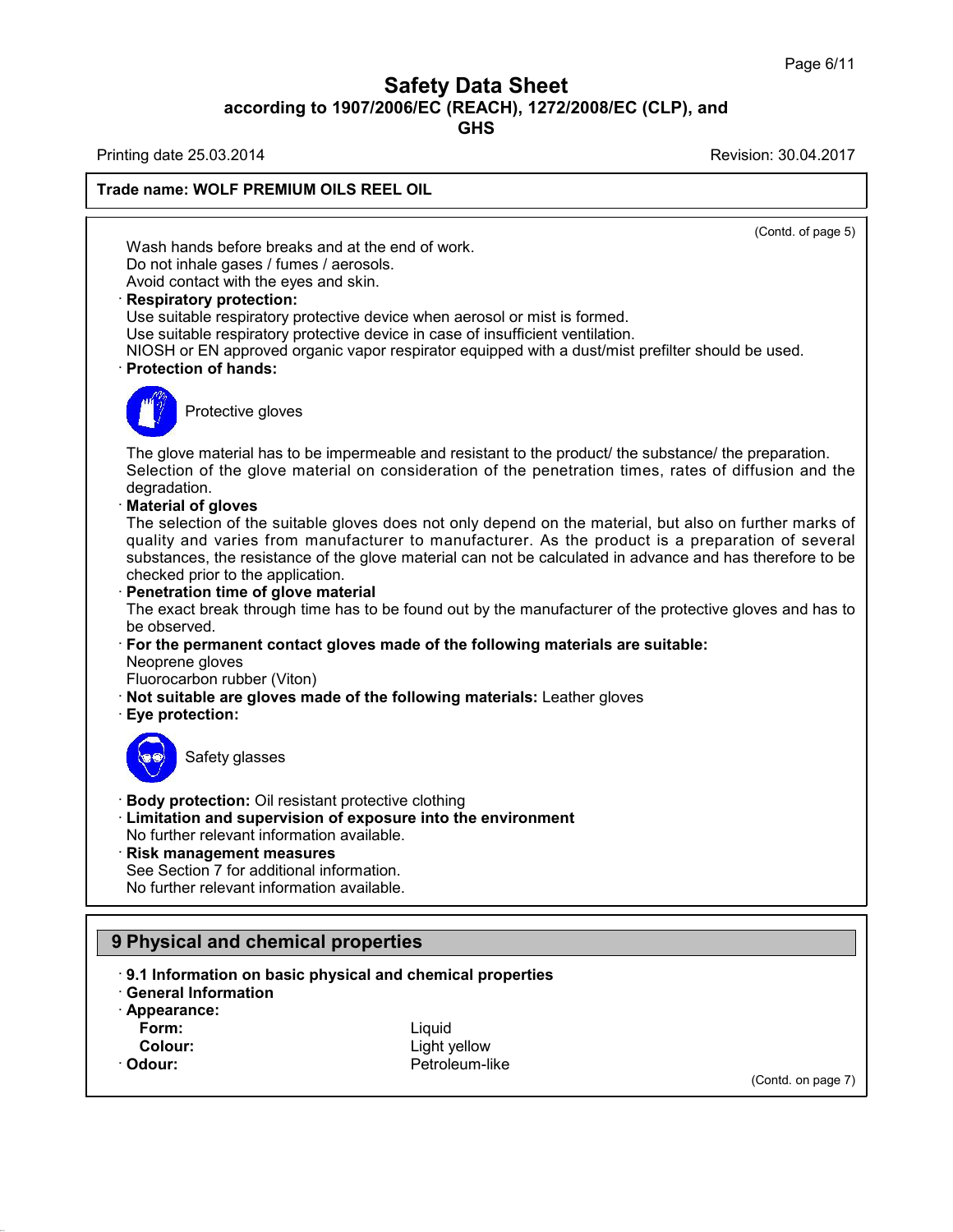# **Safety Data Sheet**<br> **according to 1907/2006/EC (REACH), 1272/2008/EC (CLP), and**<br> **GHS Safety Data Sheet**<br>
according to 1907/2006/EC (REACH), 1272/2008/EC (CLP), and<br>
Printing date 25.03.2014<br>
Revision: 30.04.2017<br>
Revision: 30.04.2017

**GHS**

| · Odour threshold:                                                                                | Not determined.                                                                             | (Contd. of page 6) |
|---------------------------------------------------------------------------------------------------|---------------------------------------------------------------------------------------------|--------------------|
| · pH-value:                                                                                       | Not determined.                                                                             |                    |
| Change in condition<br><b>Melting point/Melting range:</b><br><b>Boiling point/Boiling range:</b> | Not Determined.<br>>599°F/> 315 °C                                                          |                    |
| · Flash point:                                                                                    | $>352^{\circ}$ F/ $> 178^{\circ}$ C                                                         |                    |
| · Flammability (solid, gaseous):                                                                  | Not applicable.                                                                             |                    |
| · Auto/Self-ignition temperature:                                                                 | Not determined.                                                                             |                    |
| · Decomposition temperature:                                                                      | Not determined.                                                                             |                    |
| · Self-igniting:                                                                                  | Product is not self-igniting.                                                               |                    |
| Danger of explosion:                                                                              | Product does not present an explosion hazard.                                               |                    |
| <b>Explosion limits:</b><br>Lower:<br>Upper:                                                      | Not determined.<br>Not determined.                                                          |                    |
| · Vapour pressure:                                                                                | Not determined.                                                                             |                    |
| · Density at 20 °C:<br>· Relative density<br>· Vapour density<br>· Evaporation rate               | $0,89$ g/cm <sup>3</sup><br>Not determined.<br>Not determined.<br>Not determined.           |                    |
| · Solubility in / Miscibility with<br>water:                                                      | Not miscible or difficult to mix.                                                           |                    |
| · Partition coefficient (n-octanol/water): Not determined.                                        |                                                                                             |                    |
| · Viscosity:<br>Dynamic:<br>Kinematic at 20 °C:<br>· 9.2 Other information                        | Not determined.<br>$22 \text{ mm}^2/\text{s}$<br>No further relevant information available. |                    |

| 9.2 Other Information                                            | <u>ino iuriner reievant information available.</u>                                              |
|------------------------------------------------------------------|-------------------------------------------------------------------------------------------------|
| <b>10 Stability and reactivity</b>                               |                                                                                                 |
| ⋅10.1 Reactivity                                                 |                                                                                                 |
| 10.2 Chemical stability                                          |                                                                                                 |
| · Thermal decomposition / conditions to be avoided:              |                                                                                                 |
| Keep away from heat and direct sunlight.                         |                                                                                                 |
| No decomposition if used and stored according to specifications. |                                                                                                 |
| 10.3 Possibility of hazardous reactions                          |                                                                                                 |
| Reacts with alkali (Iyes).                                       |                                                                                                 |
| Reacts with strong oxidizing agents.                             |                                                                                                 |
|                                                                  | Toxic fumes may be released if heated above the decomposition point.                            |
| Reacts with strong acids.                                        |                                                                                                 |
|                                                                  | Can form explosive mixtures in air if heated above flash point and/or when sprayed or atomised. |
|                                                                  | (Contd. on page 8)                                                                              |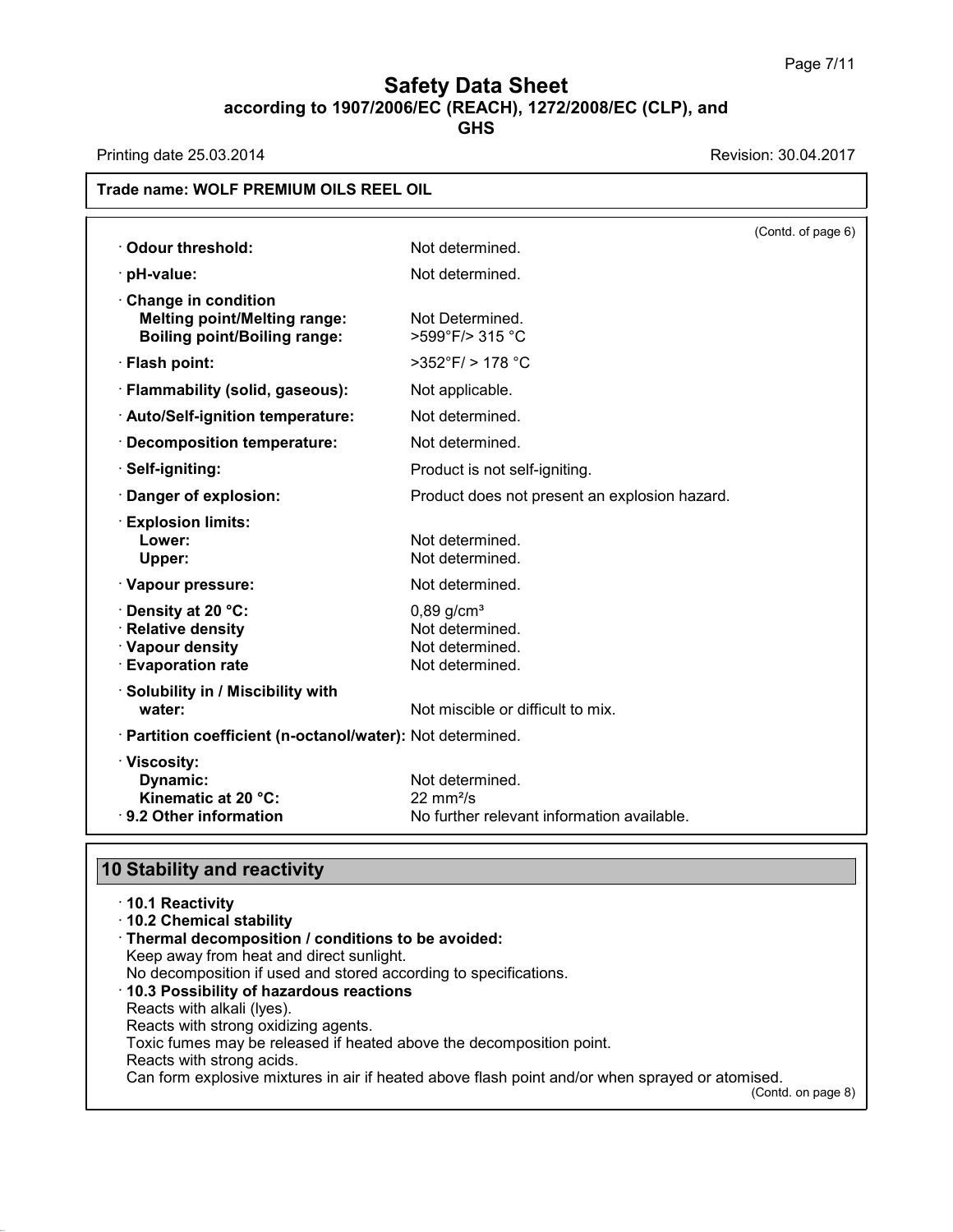# Safety Data Sheet<br><sub>006/EC (REACH), 1272/2008/EC (CLP),<br>GHS</sub> Page 8/11<br>**according to 1907/2006/EC (REACH), 1272/2008/EC (CLP), and<br>GHS<br>Revision: 30.04.2017<br>Revision: 30.04.2017 Safety Data Sheet**<br>
according to 1907/2006/EC (REACH), 1272/2008/EC (CLP), and<br>
Printing date 25.03.2014<br>
Revision: 30.04.2017<br>
Revision: 30.04.2017

**GHS**

**Trade name: WOLF PREMIUM OILS REEL OIL**

 $\overline{(\text{Cond. of page 7})}$ 

**10.4 Conditions to avoid Store away from oxidizing agents.**<br>• **10.4 Conditions to avoid Store away from oxidizing agents.**<br>• **10.5 Incompatible materials:** No further relevant information available.<br>• **10.6 Hazardous dec 10.4 Conditions to avoid** Store away from oxidiz<br>**10.5 Incompatible materials:** No further relevant<br>**10.6 Hazardous decomposition products:**<br>Carbon monoxide and carbon dioxide<br>Halogenated hydrocarbons<br>Hydrogen chloride (H **10.4 Conditions to avoid** Store aw<br>**10.5 Incompatible materials:** No f<br>**10.6 Hazardous decomposition p**<br>Carbon monoxide and carbon dioxic<br>Halogenated hydrocarbons<br>Hydrogen chloride (HCl) **10.4 Conditions to avoid** Store away<br>**10.5 Incompatible materials:** No furt<br>**10.6 Hazardous decomposition pro**<br>Carbon monoxide and carbon dioxide<br>Halogenated hydrocarbons<br>Hydrogen chloride (HCl)

## **Foxicological inform**<br>• 11.1 Information on toxi<br>• Acute toxicity:<br>• Primary irritant effect:<br>• on the skin: Irritant to ski **Foxicological information**<br>• 11.1 Information on toxicological<br>• Acute toxicity:<br>• Primary irritant effect:<br>• on the skin: Irritant to skin and mud<br>• on the eve: Irritating effect.

**10.6 Hazardous decomposition products:**<br>Carbon monoxide and carbon dioxide<br>Halogenated hydrocarbons<br>Hydrogen chloride (HCl)<br>**11 Toxicological information**<br>11.1 Information on toxicological effects **11.1 Toxicological information<br>11.1 Information on toxicological effects**<br>11.1 Information on toxicological effects<br>1. Primary irritant effect:

**Proxicological information**<br> **Contract to skin:** Irritant to skin and mucous membranes.<br> **Contract to skin:** Irritant to skin and mucous membranes.<br> **Contract to skin:** Irritating effect.<br> **Contract Sensitization:** No sen **Primary irritant effect:**<br> **on the skin**: Irritant to skin and mucous membranes.<br> **On the eye:** Irritating effect.<br> **Sensitization:** No sensitizing effects known.<br> **Additional toxicological information:**<br>
The product show on the skin: Irritant to skin and mucous membranes.<br>
on the eye: Irritating effect.<br>
Sensitization: No sensitizing effects known.<br>
Additional toxicological information:<br>
The product shows the following dangers according to Sensitization: No sensitizing effects known.<br>Additional toxicological information:<br>The product shows the following dangers according to the calculation method of the General EU<br>Classification Guidelines for Preparations as Additional toxicological info<br>The product shows the follo<br>Classification Guidelines for Pi<br>Irritant<br>At long or repeated contact wit<br>May cause acne.<br>Danger through skin adsorptio<br>Repeated dose toxicity: May The product shows the following dangers according to the calculation method of the General EU<br>Classification Guidelines for Preparations as issued in the latest version:<br>Irritant<br>At long or repeated contact with skin it ma

Irritant

At long or repeated contact with skin it maid<br>
May cause acne.<br>
Danger through skin adsorption.<br> **12 Ecological information**<br> **12.1 Toxicity** 

**Repeated dose toxicity:** May cause damage to organs through prolonged or repeated exposure.<br> **12.1 Toxicity**<br> **12.1 Toxicity**<br> **12.1 Toxicity:** No further relevant information available.<br> **12.2 Persistence and degradabili** 

- 
- 

- **Ecological information**<br>
 **12.1 Toxicity**<br>
 **Aquatic toxicity:** No further relevant information available.<br>
 **12.2 Persistence and degradability** Not easily biodegradable<br>
 **12.4 Mobility in soil No further relevant 2 Ecological information**<br>
↑ 12.1 Toxicity<br>
↑ Aquatic toxicity: No further relevant information available.<br>
↑ 12.2 Persistence and degradability Not easily biodegradable<br>
↑ 12.3 Bioaccumulative potential May be accumulat **12.1 Toxicity**<br> **• Aquatic toxicity:** No further relevant information available.<br> **• 12.2 Persistence and degradability** Not easily biodegradable<br> **• 12.3 Bioaccumulative potential** May be accumulated in organism<br>
• **12.4**
- 
- 

· **Remark:**

<ul>\n<li>12.3 Bioaccumulative potential May be accumulated in organism</li>\n<li>12.4 Mobility in soil No further relevant information available.</li>\n<li>Ecotoxical effects:</li>\n<li>Remark:</li>\n<li>Hamark:</li>\n<li>Harmful to fish</li>\n<li>The product is oxygen-consuming. The declared action may be partly caused by lac Due to mechanical actions of the product (e.g. agglutinations) damages may occur.</li>\n</ul> The product is oxygen-consuming. The declared action may be partly caused by lack of oxygen.<br>Due to mechanical actions of the product (e.g. agglutinations) damages may occur.<br>
Additional ecological information: **Exercise to mechanical actions of the product information available.**<br> **Ecotoxical effects:**<br> **Remark:**<br>
Harmful to fish<br>
The product is oxygen-consuming. The declared action may be partly caused by lack of oxygen.<br>
Due

• **Remark:**<br> **Harmful to fish**<br> **The product is oxygen-cons**<br> **Due to mechanical actions c**<br> **Additional ecological information**<br> **General notes:**<br>
Water hazard class 1 (Germ<br>
Do not allow undiluted prod Harmful to fish<br>The product is oxygen-consuming. The declared action may be partly caused by lack of oxygen.<br>Due to mechanical actions of the product (e.g. agglutinations) damages may occur.<br>**Additional ecological informat** The product is oxygen-consuming. The declared action may be partly caused by lack of oxygen.<br>Due to mechanical actions of the product (e.g. agglutinations) damages may occur.<br>**Additional ecological information:**<br>**General n** system. Additional ecological information:<br>General notes:<br>Water hazard class 1 (German Regula<br>Do not allow undiluted product or lar<br>system.<br>Harmful to aquatic organisms<br>Due to available data on eliminabili<br>damage of the environmen General notes:<br>Water hazard class 1 (German Regulation) (Self-assessment): slightly hazardous for water<br>Do not allow undiluted product or large quantities of it to reach ground water, water course or sewage<br>system.<br>Harmful Water hazard class 1 (German Regulation) (Self-assessm<br>Do not allow undiluted product or large quantities of it to<br>system.<br>Harmful to aquatic organisms<br>Due to available data on eliminability/decomposition a<br>damage of the e

Harmful to aquatic organisms<br>Due to available data on eliminability/decomposition and bioaccumulation potential prolonged term<br>damage of the environment can not be excluded.<br>**12.5 Results of PBT and vPvB assessment**<br>**PBT:** rolonged term<br>(Contd. on page 9)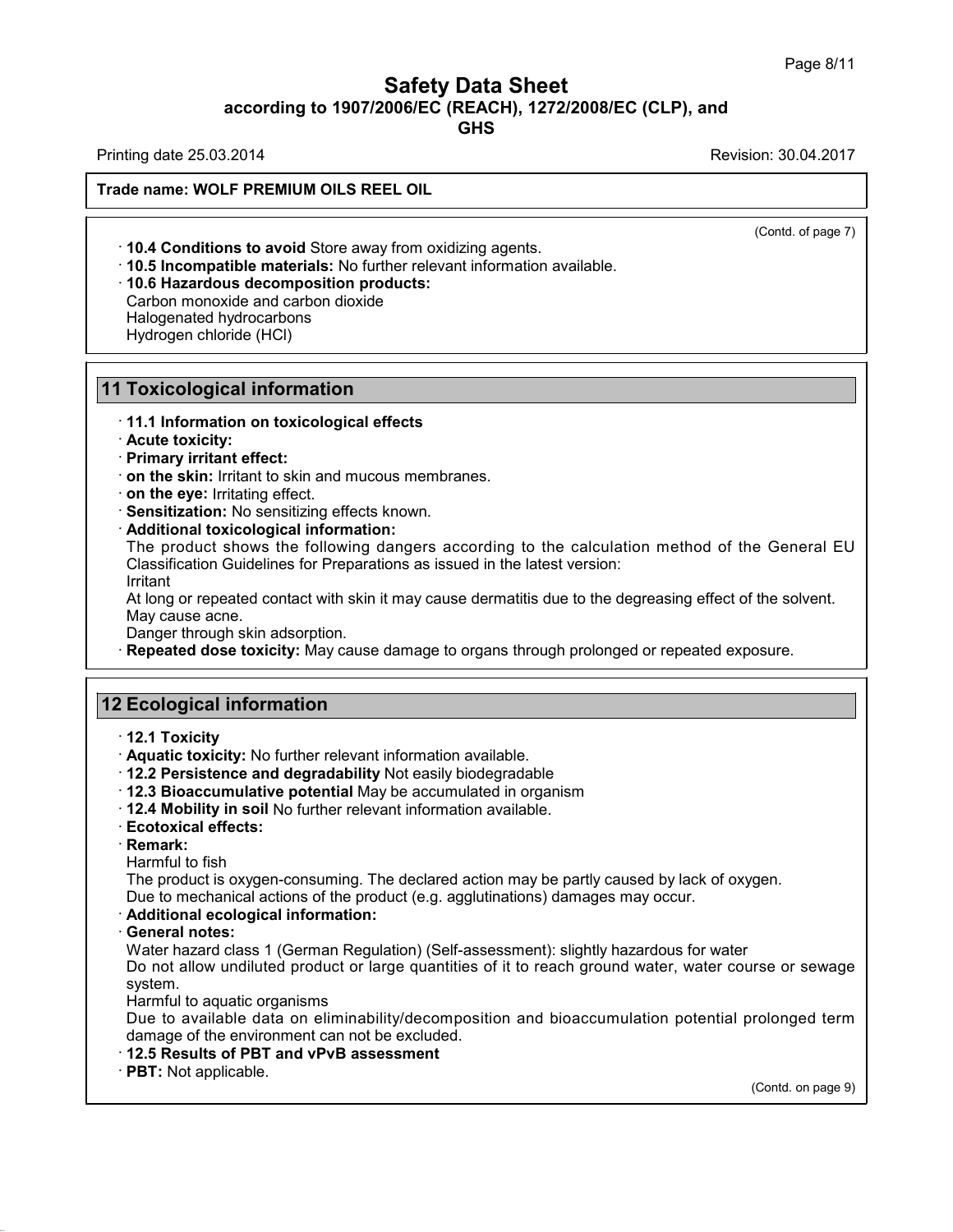# Safety Data Sheet<br><sub>006/EC (REACH), 1272/2008/EC (CLP),<br>GHS</sub> Page 9/11<br>**according to 1907/2006/EC (REACH), 1272/2008/EC (CLP), and<br>GHS<br>Revision: 30.04.2017<br>Revision: 30.04.2017 Safety Data Sheet**<br>
according to 1907/2006/EC (REACH), 1272/2008/EC (CLP), and<br>
Printing date 25.03.2014<br>
Revision: 30.04.2017<br>
Revision: 30.04.2017

**GHS**

 $\overline{(\text{Cond. of page 8})}$ 

## **Trade name: WOLF PREMIUM OILS REEL OIL**

• **vPvB:** Not applicable.<br>• **vPvB:** Not applicable.<br>• 12.6 Other adverse effects No further relevant information available. **12.6 Other adverse effects** No further relevant information available.<br>
13 Disposal considerations<br>
13 Disposal considerations<br>
13.1 Waste treatment methods

## · **Recommendation**

Must not be disposed together with household garbage. Do not allow product to reach sewage system. **Disposal considerations**<br>13.1 Waste treatment methods<br>Recommendation<br>Must not be disposed together with household garbage. Do not allow product to reach sewage system.<br>Product is recyclable as a waste oil. Deliver unused **Disposal considerations**<br>13.1 Waste treatment methods<br>Recommendation<br>Must not be disposed together with household garbage. Do not allow product to reach sewage system.<br>Product is recyclable as a waste oil. Deliver unused **13.1 Waste treatment methods**<br> **Recommendation**<br>
Must not be disposed together with household garbage. Do<br>
Product is recyclable as a waste oil. Deliver unused and/or<br>
Contact waste processors for recycling information.<br> • **Recommendation:** Disposed together with household garbage. Do not allow product to reader Product is recyclable as a waste oil. Deliver unused and/or contaminated product to Contact waste processors for recycling inform

- 
- **Recommended cleansing agents:** Solvent naphtha<br>14 Transport information

| · Uncleaned packaging:<br>· Recommendation: Disposal must be made according to official regulation<br>· Recommended cleansing agents: Solvent naphtha |                       |
|-------------------------------------------------------------------------------------------------------------------------------------------------------|-----------------------|
| <b>14 Transport information</b>                                                                                                                       |                       |
|                                                                                                                                                       |                       |
| · 14.1 UN-Number<br>· DOT, ADR, ADN, IMDG, IATA<br>14.2 UN proper shipping name                                                                       | Not Regulated         |
| · DOT, ADR, ADN, IMDG, IATA<br>14.3 Transport hazard class(es)                                                                                        | Not Regulated         |
| · DOT, ADR, ADN, IMDG, IATA<br>· Class                                                                                                                | Not Regulated         |
| ⋅ 14.4 Packing group<br>· DOT, ADR, IMDG, IATA<br>⋅14.5 Environmental hazards:                                                                        | Not Regulated         |
| · Marine pollutant:<br>14.6 Special precautions for user                                                                                              | Nο<br>Not applicable. |
| 14.7 Transport in bulk according to Annex II of<br>MARPOL73/78 and the IBC Code<br>· UN "Model Regulation":                                           | Not applicable.       |
|                                                                                                                                                       |                       |
| <b>15 Regulatory information</b>                                                                                                                      |                       |
| 15.1 Safety, health and environmental regulations/legislation specific                                                                                |                       |

## **15 Regulatory information**

· **15.1 Safety, health and environmental regulations/legislation specific for the substance or mixture** • **15.1 Safety, health and environmental regulations/legeral of SARA**<br>• **SARA**<br>• **Section 355 (extremely hazardous substances):**<br>None of the ingredients is listed. None of the ingredients is listed.<br>None of the ingredients is listed.<br>None of the ingredients is listed.<br>None of the ingredients is listed.<br>None of the ingredients is listed.<br>None of the ingredients is listed.

· **SARA**

38.0.16

Sakka<br>Section 355 (extremely hazardous substar<br>None of the ingredients is listed.<br>Section 313 (Specific toxic chemical listing<br>None of the ingredients is listed.

(Contd. on page 10)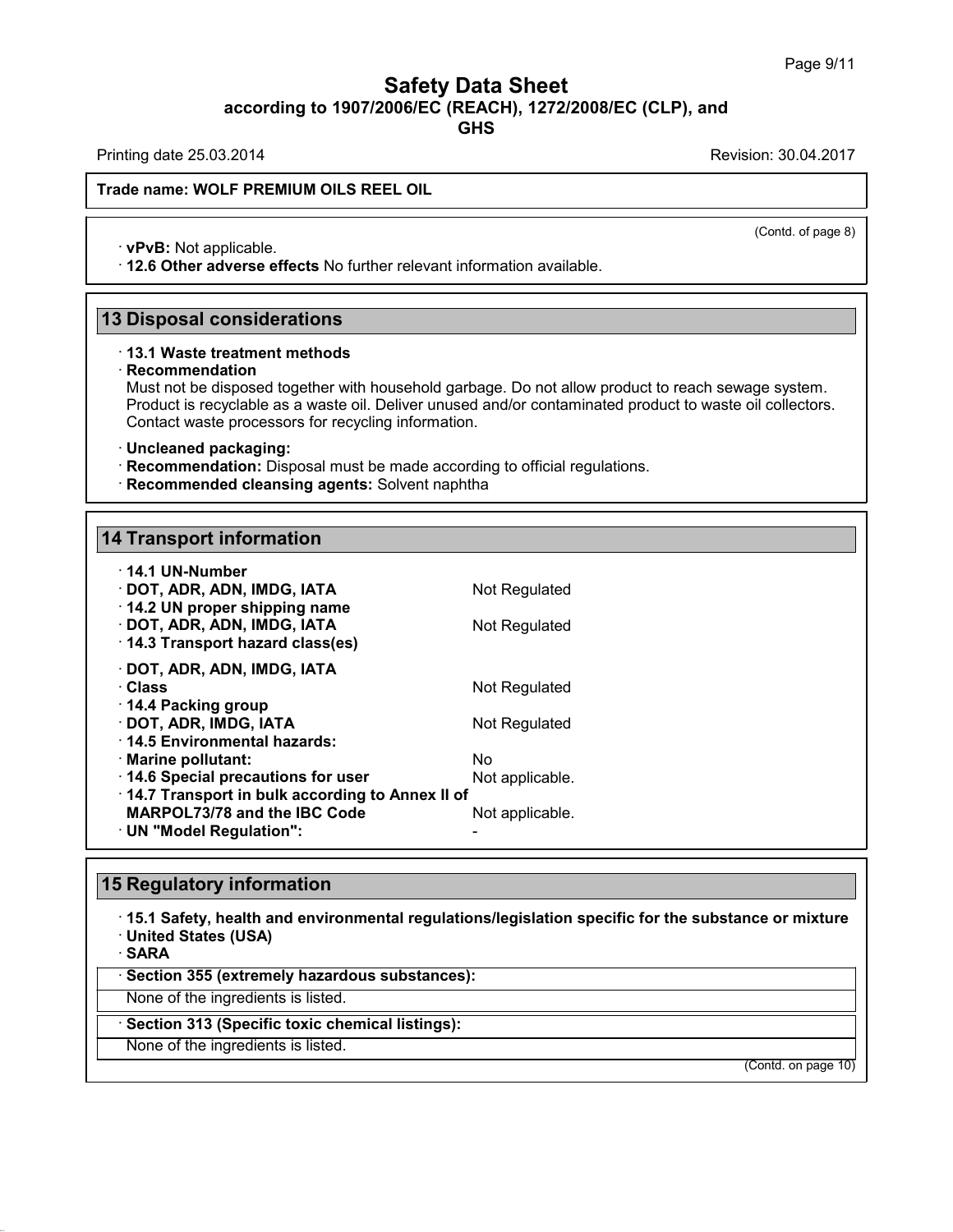# **Safety Data Sheet**<br> **according to 1907/2006/EC (REACH), 1272/2008/EC (CLP), and**<br> **GHS GHS Safety Data Sheet**<br>according to 1907/2006/EC (REACH), 1272/2008/EC (CLP), and<br>Printing date 25.03.2014<br>Revision: 30.04.2017<br>Frade name: WOLE PREMILIM OU S REEL OIL

## **Trade name: WOLF PREMIUM OILS REEL OIL**

| Trade name: WOLF PREMIUM OILS REEL OIL                                                                                                                                                                    |                     |
|-----------------------------------------------------------------------------------------------------------------------------------------------------------------------------------------------------------|---------------------|
|                                                                                                                                                                                                           | (Contd. of page 9)  |
| <b>TSCA (Toxic Substances Control Act):</b>                                                                                                                                                               |                     |
| All ingredients are listed.                                                                                                                                                                               |                     |
| · Proposition 65 (California):                                                                                                                                                                            |                     |
| <b>Chemicals known to cause cancer:</b>                                                                                                                                                                   |                     |
| None of the ingredients is listed.                                                                                                                                                                        |                     |
| Chemicals known to cause reproductive toxicity for females:                                                                                                                                               |                     |
| None of the ingredients is listed.                                                                                                                                                                        |                     |
| Chemicals known to cause reproductive toxicity for males:                                                                                                                                                 |                     |
| None of the ingredients is listed.                                                                                                                                                                        |                     |
| Chemicals known to cause developmental toxicity:                                                                                                                                                          |                     |
| None of the ingredients is listed.                                                                                                                                                                        |                     |
| <b>Carcinogenic Categories</b>                                                                                                                                                                            |                     |
| <b>EPA (Environmental Protection Agency)</b>                                                                                                                                                              |                     |
| None of the ingredients is listed.                                                                                                                                                                        |                     |
| <b>IARC (International Agency for Research on Cancer)</b>                                                                                                                                                 |                     |
| None of the ingredients is listed.                                                                                                                                                                        |                     |
| · TLV (Threshold Limit Value established by ACGIH)                                                                                                                                                        |                     |
| None of the ingredients is listed.                                                                                                                                                                        |                     |
| NIOSH-Ca (National Institute for Occupational Safety and Health)                                                                                                                                          |                     |
| None of the ingredients is listed.                                                                                                                                                                        |                     |
|                                                                                                                                                                                                           |                     |
| <b>OSHA-Ca (Occupational Safety &amp; Health Administration)</b>                                                                                                                                          |                     |
| None of the ingredients is listed.<br>$\overline{\cdot}$ Canada                                                                                                                                           |                     |
|                                                                                                                                                                                                           |                     |
| <b>Canadian Domestic Substances List (DSL)</b><br>All ingredients are listed.                                                                                                                             |                     |
|                                                                                                                                                                                                           |                     |
| Canadian Ingredient Disclosure list (limit 0.1%)                                                                                                                                                          |                     |
| None of the ingredients is listed.                                                                                                                                                                        |                     |
| <b>Canadian Ingredient Disclosure list (limit 1%)</b>                                                                                                                                                     |                     |
| None of the ingredients is listed.                                                                                                                                                                        |                     |
| · National regulations:                                                                                                                                                                                   |                     |
| Other regulations, limitations and prohibitive regulations                                                                                                                                                |                     |
| Substances of very high concern (SVHC) according to REACH, Article 57                                                                                                                                     |                     |
| None of the ingredients is listed.                                                                                                                                                                        |                     |
| 15.2 Chemical safety assessment: A Chemical Safety Assessment has not been carried out.                                                                                                                   |                     |
| <b>16 Other information</b>                                                                                                                                                                               |                     |
|                                                                                                                                                                                                           |                     |
| This information is based on our present knowledge. However, this shall not constitute a guarantee for any<br>specific product features and shall not establish a legally valid contractual relationship. |                     |
|                                                                                                                                                                                                           | (Contd. on page 11) |